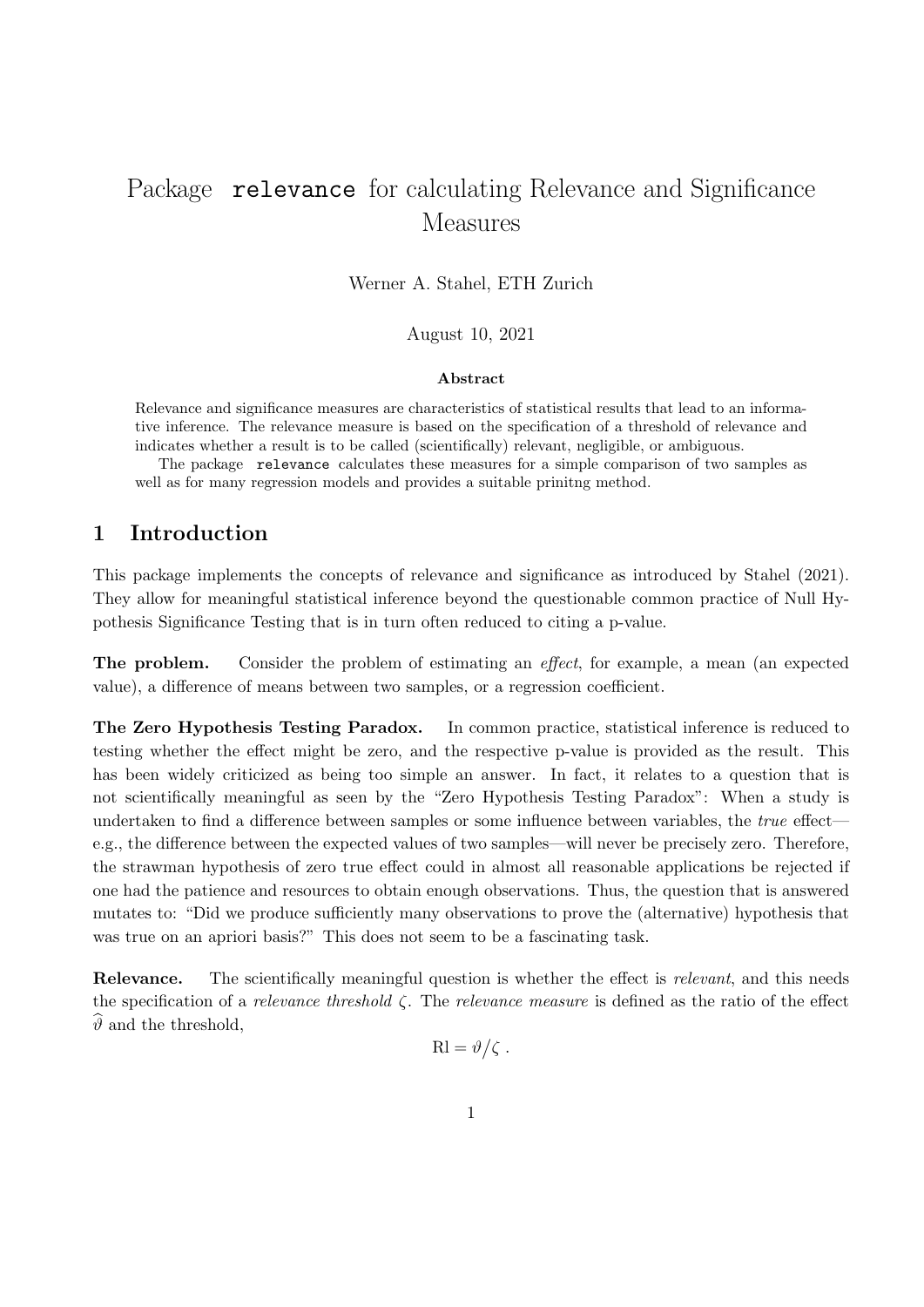It is thus a parameter of the model. It is estimated by plugging in the estimated effect,  $\hat{\theta}$ ,

$$
\text{Rle} = \widehat{\vartheta}/\zeta \ ,
$$

and a confidence interval is obtained in the same manner from the confidence interval for the effect parameter. Its limits are called

Rls, "secured relevance": the lower end;

Rlp, "potential relevance": the upper end.

Significance. Let us return to the problem of testing a null hypothesis, and even to the case of testing  $\vartheta = 0$ . The common way to express the result is to provide the p-value. However, this measure is more difficult to interpret than needed. We have been trained to compare it to the "level" of 5% and celebrate if it is *below*. It is thus a measure of lack of significance, and the desired range is just  $0 \leq p \leq 0.05$ . We also developed the skill of judging the values in this range as to "how significant" the result is.

In "ancient" times, before the computer produced p-values readily, statisticians examined the test statistics and then compared them to corresponding "critical values." In the widespread case that the t test was concerned, they used the t statistic as an informal quantitative measure of significance of an effect by comparing it to the number 2, which is approximately the critical value for moderate to large numbers of degrees of freedom.

The significance measure Sig0 picks up this idea, but standardizes with the actual critical value,

$$
Sig0 = \frac{\partial}{\partial q}(q \text{ se}),
$$

where se is the standard error of  $\hat{\theta}$  and q is the appropriate quantile. Then, the test rejects the null hypothesis  $\vartheta = 0$  whenever  $|\text{Sig}0| > 1$ , and  $\text{Sig}0$  is proportional to the estimated effect. It is thus interpretable in a quantitative way as a measure of significance without special training.

Regression models. In regression, there are different ways to characterize the relevance of the individual terms of the model. Firstly, for scalar predictors, the coefficient is the obvious effect to examine. An alternative is the effect of dropping the predictor from the model, which also reflects its collinearity with the other predictors and generalizes to the case where the predictor is a factor (or another term with more than one degree of freedom), thus also encompassing analysis of variance. A third aspect is the relevance of the term for prediction of the target variable. For details, see Stahel (2021).

Choice of Relevance Thresholds. As noted above, the new relevance measure presupposes the choice of a relevance threshold. Ideally, this threshold is determined for each scientific question on the basis of specific knowledge about the phenomenon that is modeled. Since this is a severe burden, Stahel (2021) proposes some conventions for most common statistical models that may be used as a standard,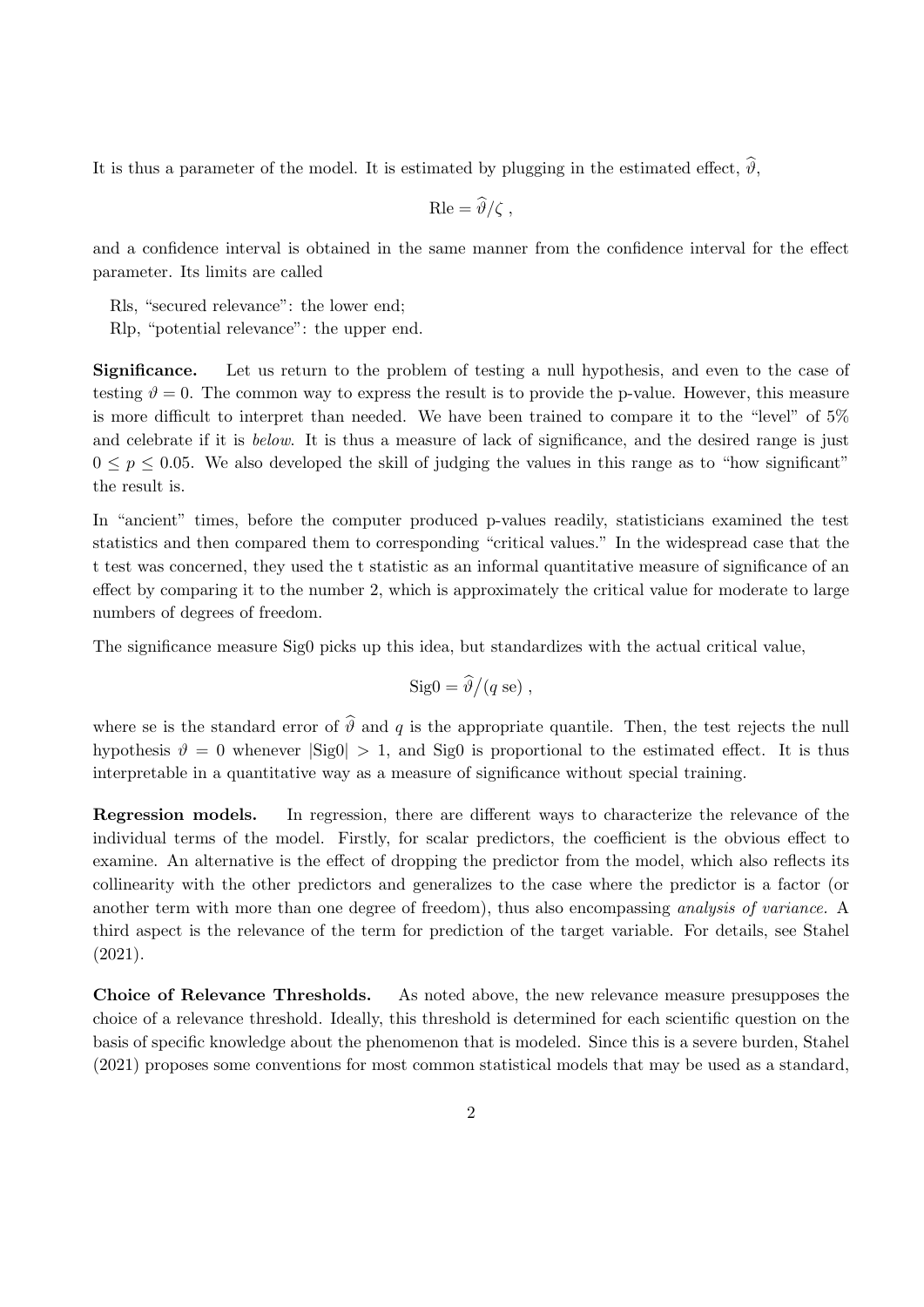like the testing level of 5% is for classical null hypothesis testing. (Note that the latter choice also affects the relevance measures Rls and Rlp.)

The convention includes, as a first step, to determine an appropriate "effect scale" for the model at hand, and then setting a relevance threshold for it. Table 1, taken from Stahel (2021) collects the proposed effect sizes and thresholds. The symbol  $\% \ell$  indicates that the threshold refers to a log scale. For small effects on the log scale, these transform to the respective percentages in the original scale.

| Problem                                                              | 10 11 1110 GOLD,<br>R <sub>l</sub> tyoe | Basic model                                                                                                                      | Effect $\vartheta = g(\theta)$                                           | Rel. thresh. $\zeta$                      |
|----------------------------------------------------------------------|-----------------------------------------|----------------------------------------------------------------------------------------------------------------------------------|--------------------------------------------------------------------------|-------------------------------------------|
| One, or two<br>paired samples                                        | stand                                   | $\mathcal{N}(\mu, \sigma^2)$                                                                                                     | $\mu/\sigma$                                                             | 10%                                       |
| Two independent<br>samples                                           | stand                                   | $\mathcal{N}(\mu_k, \sigma^2)$                                                                                                   | $d = (\mu_1 - \mu_0)/\sigma$<br>$\vartheta = d/2$                        | $20\,\%$<br>10%                           |
| Regression<br>coefficient effect<br>drop effect<br>prediction effect | coef<br>drop<br>pred                    | $Y_i = \alpha + \underline{x}_i^{\top} \beta + \varepsilon_i$<br>$\varepsilon_i \sim \mathcal{N}(0, \sigma^2)$                   | $\beta_j \delta_j / \sigma$<br>$\eta_J$<br>- $\frac{1}{2} \log(1 - R^2)$ | $10\%$<br>10%<br>$0.5\%\ell$ or $5\%\ell$ |
| Relative Difference                                                  | rel                                     | $\log(Y) \sim \mathcal{N}(\mu_k, \sigma^2)$                                                                                      | $\log(\mu_1/\mu_0)$                                                      | $10\,\%$ l                                |
| Proportion                                                           | prop                                    | $\mathcal{B}(n,p)$                                                                                                               | $\log(p/(1-p))$                                                          | $10\,\%$ l                                |
| Logistic regression                                                  | prop                                    | $\text{logit}(P(Y_i=1)) = \alpha + \underline{x}_i^{\top} \beta$                                                                 | $\beta_j s_j$                                                            | $10\,\%$ l                                |
| Correlation                                                          | corr                                    | $\underline{Y} \sim \mathcal{N}_2(\mu, \Sigma)$<br>$\rho = \mathbf{\Sigma}_{12}/\sqrt{\mathbf{\Sigma}_{11}\mathbf{\Sigma}_{22}}$ | $rac{1}{2} \log \left( \frac{1+\rho}{1-\rho} \right)$                    | $10\,\%$ l                                |

Table 1: Models, recommended effect scales and relevance thresholds

In the package, the thresholds used by default are given by

getOption("rlv.threshold")

## stand rel prop corr coef drop pred ## 0.10 0.10 0.10 0.10 0.10 0.10 0.05

and can be modified by setting these options again, see below.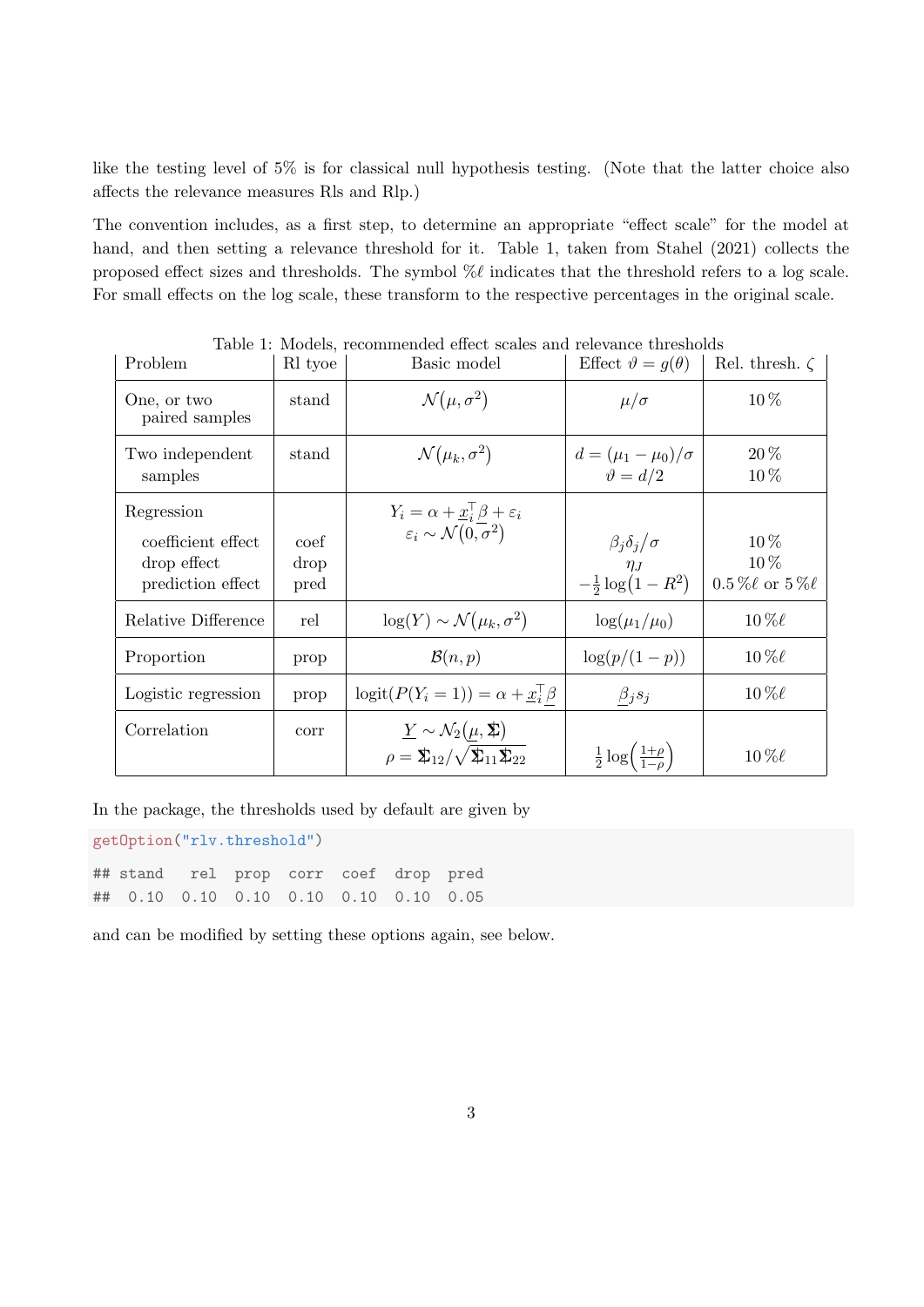# 2 Functions

#### 2.1 Function twosamples

( onesample is a synonym.) This function provides inference for the comparison of two samples, paired or unpaired, and also for a single sample. Its call mimics t.test .

```
t.test(sleep[sleep$group == 1, "extra"], sleep[sleep$group == 2, "extra"])
##
## Welch Two Sample t-test
##
## data: sleep[sleep$group == 1, "extra"] and sleep[sleep$group == 2, "extra"]
## t = -1.8608, df = 17.776, p-value = 0.07939
## alternative hypothesis: true difference in means is not equal to 0
## 95 percent confidence interval:
## -3.3654832 0.2054832
## sample estimates:
## mean of x mean of y
## 0.75 2.33
( r.sleep <-
   twosamples(sleep[sleep$group == 1, "extra"], sleep[sleep$group == 2, "extra"])
)
## Two Sample t inference, equal variances assumed
##
## estimates: mean se
## 0.7500000 0.5657345
## 2.3300000 0.6331666
##
## difference of means: 1.58 ; confidence int.: [ -0.203874, 3.363874 ]
## Rle: 4.161 ; Rlp: 8.859 ; Rls: -0.537
##
## Relevance codes: -Inf 0 . 1 + 2 ++ 5 +++ Inf
## Relevance threshold: stand = 0.1
```
The output shows the estimated effect and its confidence interval together with the relevance measures. The estimated relevance Rle compares the standardized effect  $\overline{X}/S = 1.58/3.6023881$ , where S is the estimated standard deviation of the observations, to its relevance threshold 0.1. The classical results, t test statistic, standard error and p value are also calculated, but not shown with the default printing options. They can also be obtained, as well as the significance Sig0 , by changing options (for details, see Section 3),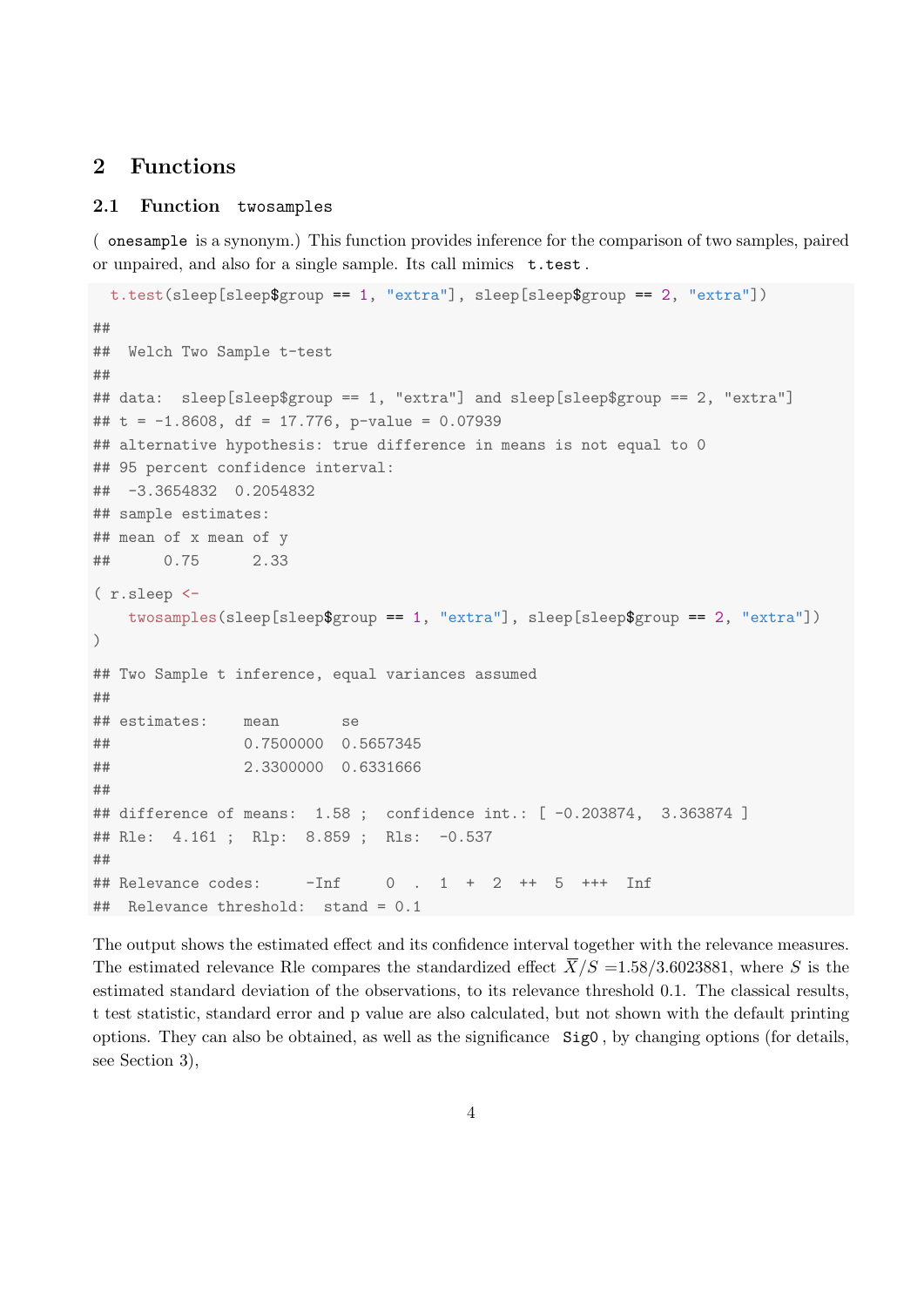```
t.oldopt <- options(show.inference = "classical")
r.sleep
## Two Sample t inference, equal variances assumed
##
## estimates: mean se
## 0.7500000 0.5657345
## 2.3300000 0.6331666
##
## difference of means: 1.58 ; confidence int.: [ -0.203874, 3.363874 ]
## Test: hypothesis: effect = 0
## statistic: 1.861 ; p value: 0.0792 .
##
## Significance codes for p.value: 0 *** 0.001 ** 0.01 * 0.05 . 0.1 1
options(t.oldopt) ## restore the old options
```
The function also calculates inference about the mean of a single sample. It accepts the formula version of arguments: The statement twosamples(extra group, data=sleep) yields the same results as the more complicated call above. It also compares two samples of binary data, resulting in inference based on Fisher's test. A single sample leads to binomial inference. See the Examples section below.

## 2.2 Function correlation

Inference about a correlation coefficient is produced by the function correlation . It is based on cor.test from the stats package and thus allows for choosing Spearman's nonparametric correlation.

```
correlation(iris[1:50,1:2], method="spearman")
## Warning in cor.test.default(x[, 1], x[, 2], method = lmethod[1], conf.level = 1 -
Cannot compute exact p-value with ties
## Correlation -- Spearman's rank c.
##
## estimates:
## 0.7553375
##
## ; confidence int.: [ 0.6993782, 1.2711585 ]
## Rle: 9.853 ; Rlp: 12.712 ; Rls: 6.994 +++
##
## Relevance codes: -Inf 0 . 1 + 2 ++ 5 +++ Inf
```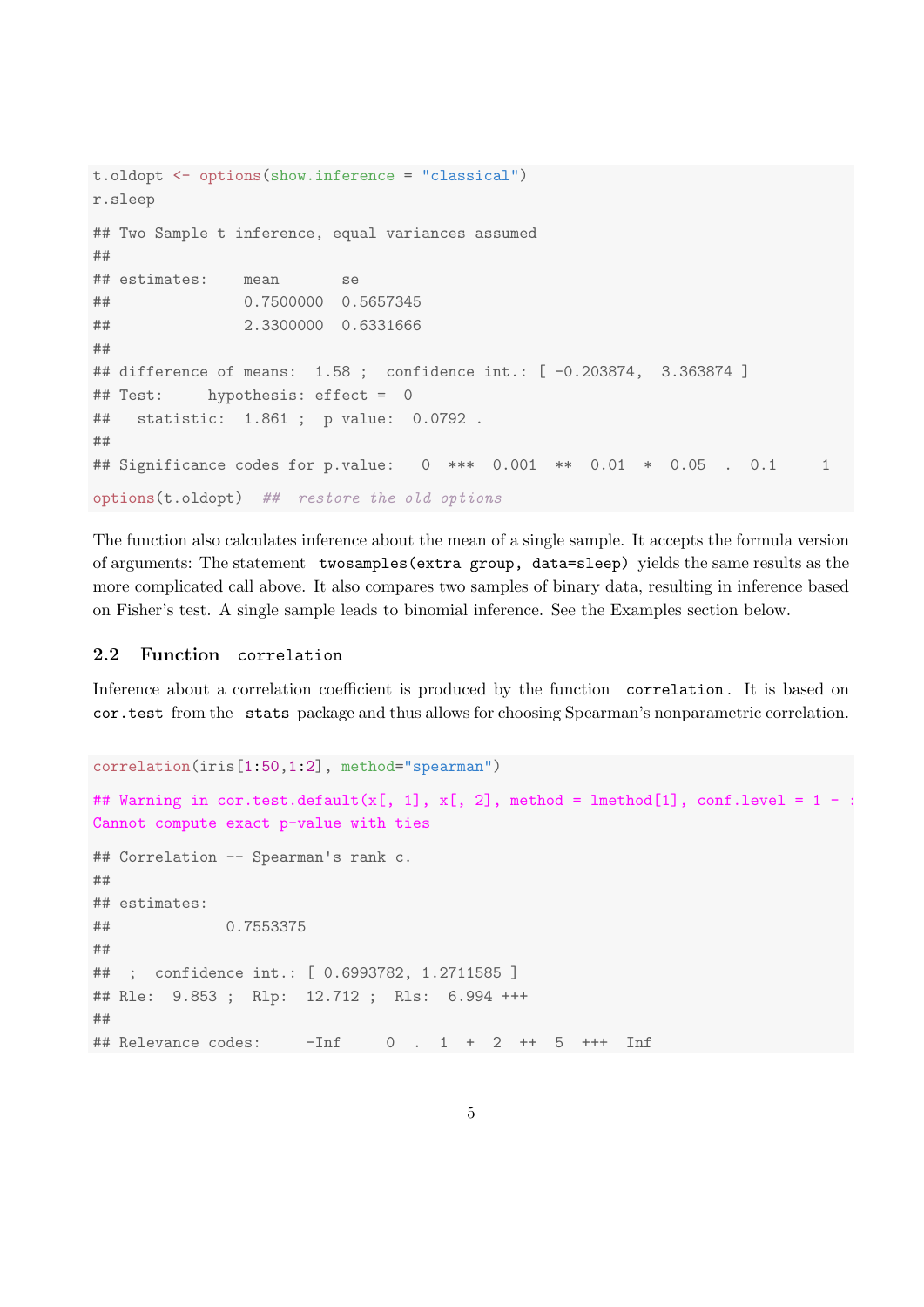## Relevance threshold: corr = 0.1

#### 2.3 Function termtable

For regression models with a linear predictor, the basic function is termtable , which is applied to a model fit object. For each term reflecting a scalar predictor, its result contains the ordinary and standardized coefficient, their confidence intervals, significance against 0, p-value, and relevances. For all types of terms, with one or more degrees of freedom, it adds the relevances for dropping the term and for its contribution to prediction.

Since this leads to 22 columns, the print method selects columns according to getOption("show.inference") .

```
data(swiss, package="datasets")
 rr \leftarrow \text{lm}(\text{Fertility} \sim . , \text{ data = swiss})rt <- termtable(rr)
 rt
## lm : Drop-term inference
## data: swiss ; target variable: Fertility
##
## coef df R2x coefRlp coefRls dropRls..sy predRle
## (Intercept) 66.915 1 . . . . .
## Agriculture -0.172 1 0.562 9.96 0.96 0.50 . 1.12
## Examination -0.258 1 0.728 8.58 -2.84 0.00 0.01
## Education -0.871 1 0.640 16.65 6.73 3.76 ++ 4.16
## Catholic 0.104 1 0.484 10.20 1.92 1.30 + 1.69
## Infant.Mortality 1.077 1 0.097 7.51 1.24 1.11 + 1.53
## Relevance codes: \overline{-}Inf 0, 1 + 2 ++ 5 +++ Inf
## Relevance thresholds: coef = 0.1, drop = 0.1, pred = 0.05
 names(rt) ## The result of termtable has 22 columns
## [1] "coef" "df" "se" "statistic" "p.value" "Sig0"
## [7] "ciLow" "ciUp" "stcoef" "stciLow" "stciUp" "testst"
## [13] "R2x" "coefRle" "coefRls" "coefRlp" "dropRle" "dropRls"
## [19] "dropRlp" "predRle" "predRls" "predRlp"
 if(interactive()) \{ # too \text{ much} \text{ avoid} \text{able} \text{ output} \text{ for the} \text{ viquette} \}str(rt)
   data-frame(rt) ## or print(rt, show="all")## This avoids selection and preparation of columns by 'print.inference'.
```

```
}
```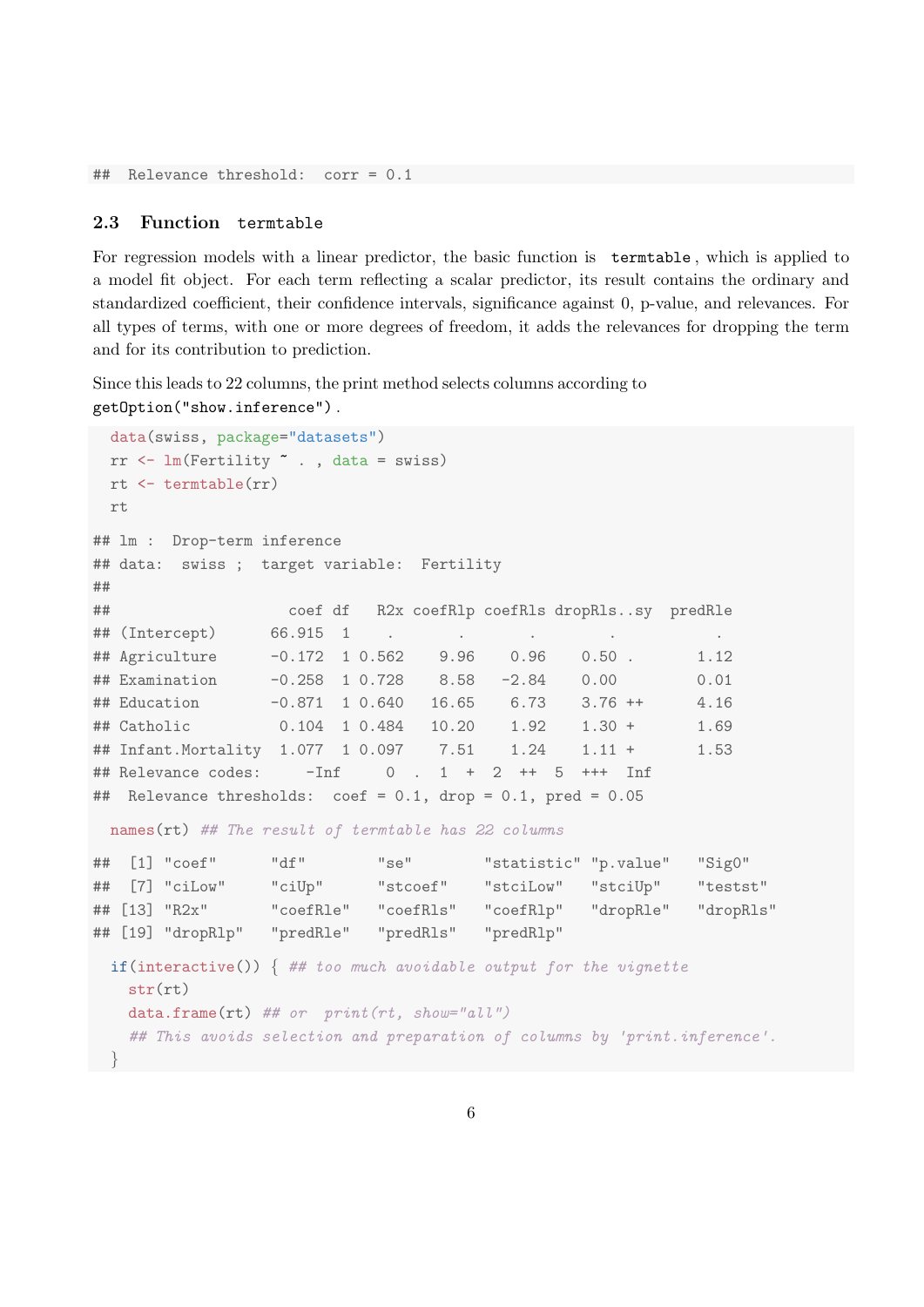Again, other results can be selected using options.

```
t.oldopt <- options(show.inference = "classical")
 rt
## lm : Drop-term inference
## data: swiss ; target variable: Fertility
##
## coef df se statistic p.value..sy
## (Intercept) 66.915 1 10.7060 6.25
## Agriculture -0.172 1 0.0703 -2.45 0.019 *
## Examination -0.258 1 0.2539 -1.02 0.315
## Education -0.871 1 0.1830 -4.76 0.000 ***
## Catholic 0.104 1 0.0353 2.95 0.005 **
## Infant.Mortality 1.077 1 0.3817 2.82 0.007 **
## Significance codes for p.value: 0 *** 0.001 ** 0.01 * 0.05 . 0.1 1
 options(t.oldopt) ## restore the old options
```
Plot. inference objects relate to a specific plotting method that shows the confidence interval(s) on the relevance scale. Here is the example.

plot(rt)

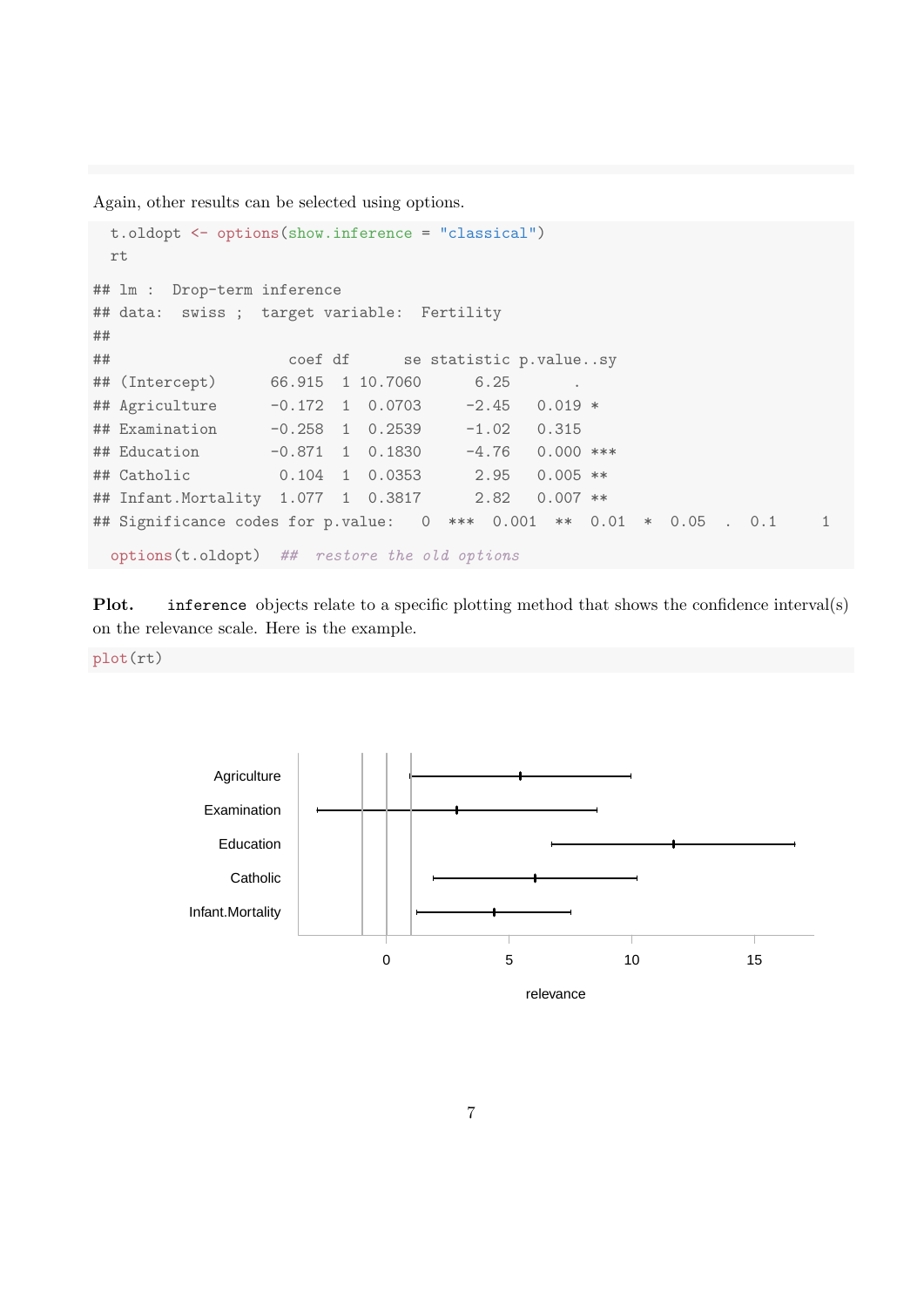## 2.4 Function termeffects

For terms with more than one degree of freedom, notably for factors with more than two levels, the function termeffects calculates effects of levels and respective inference measures. As seen here, there are print and plot methods for the resulting objects.

```
data(d.blast)
 r.blast <-
   lm(log10(tremor)~location+log10(distance)+log10(charge),
      data=d.blast)
 ( rte <- termeffects(r.blast) )
## lm : Term effects
##
## $ location
## 0.00000  0.15306 ++  0.13169 ++  -0.16185 ++  -0.03211  0.07161 .  -0.00889
## Relevance codes: -Inf 0 . 1 + 2 ++ 5 +++ Inf
plot(termeffects(r.blast)) ## plot effects for terms with >1 df
```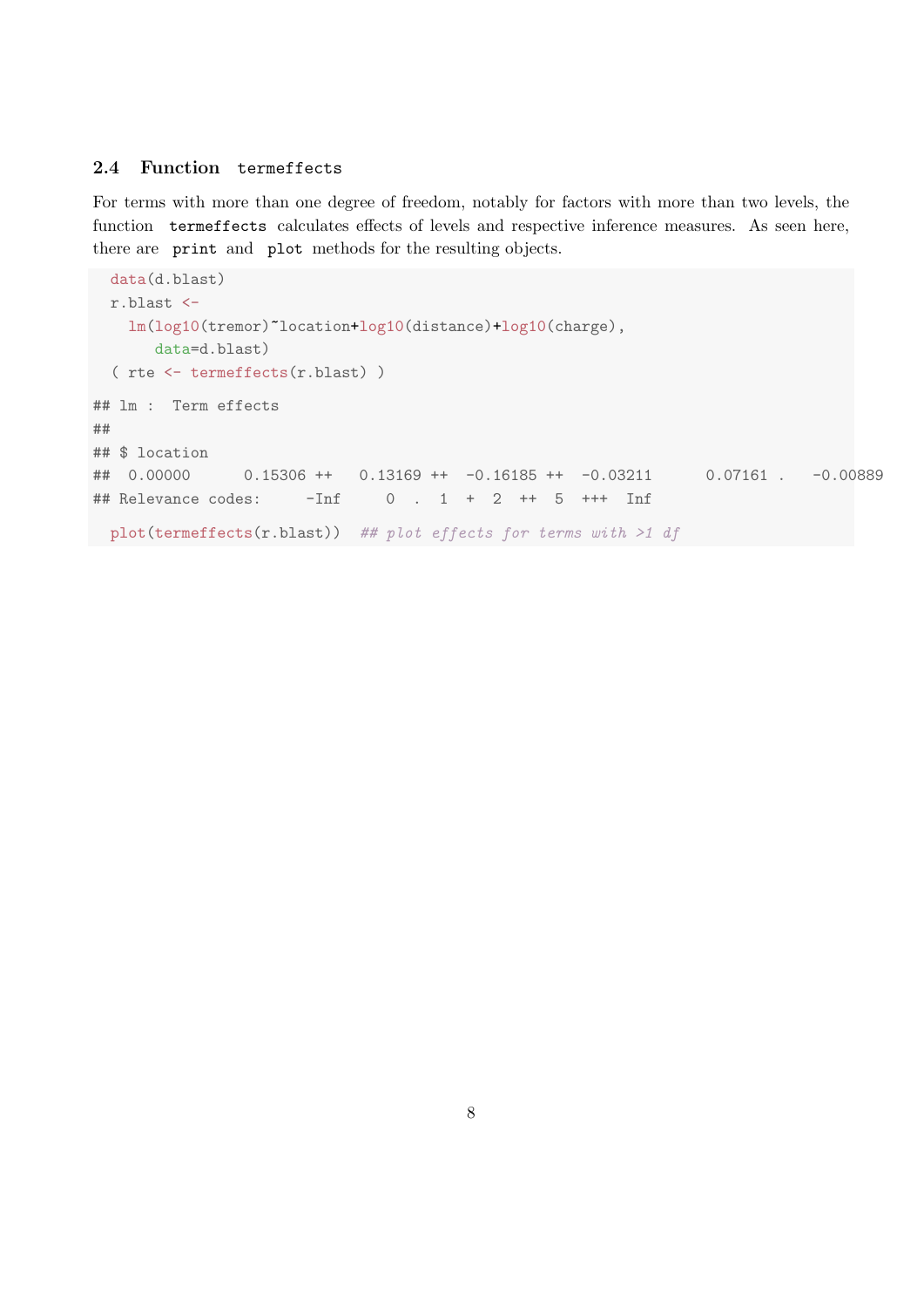

### 2.5 Function inference

This function generates statistics describing relevance and significance for several situations, mainly for regression models. When it is applied to a model fit object, it calls termtable and termeffects and stores the summary of the object. The corresponding printing method includes a final part that describes the global aspects of the model as shown here.

```
( rr <- inference(r.blast) )
## lm
## data: d.blast ; target variable: log10(tremor)
##
## $ termtable
## coef df R2x coefRlp coefRls dropRls..sy predRle
## (Intercept) 2.964 1 . . . . .
## location . 7 0.102 . . 5.49 +++ 3.65
## log10(distance) -1.518 1 0.477 18.6 15.77 11.42 +++ 9.48
```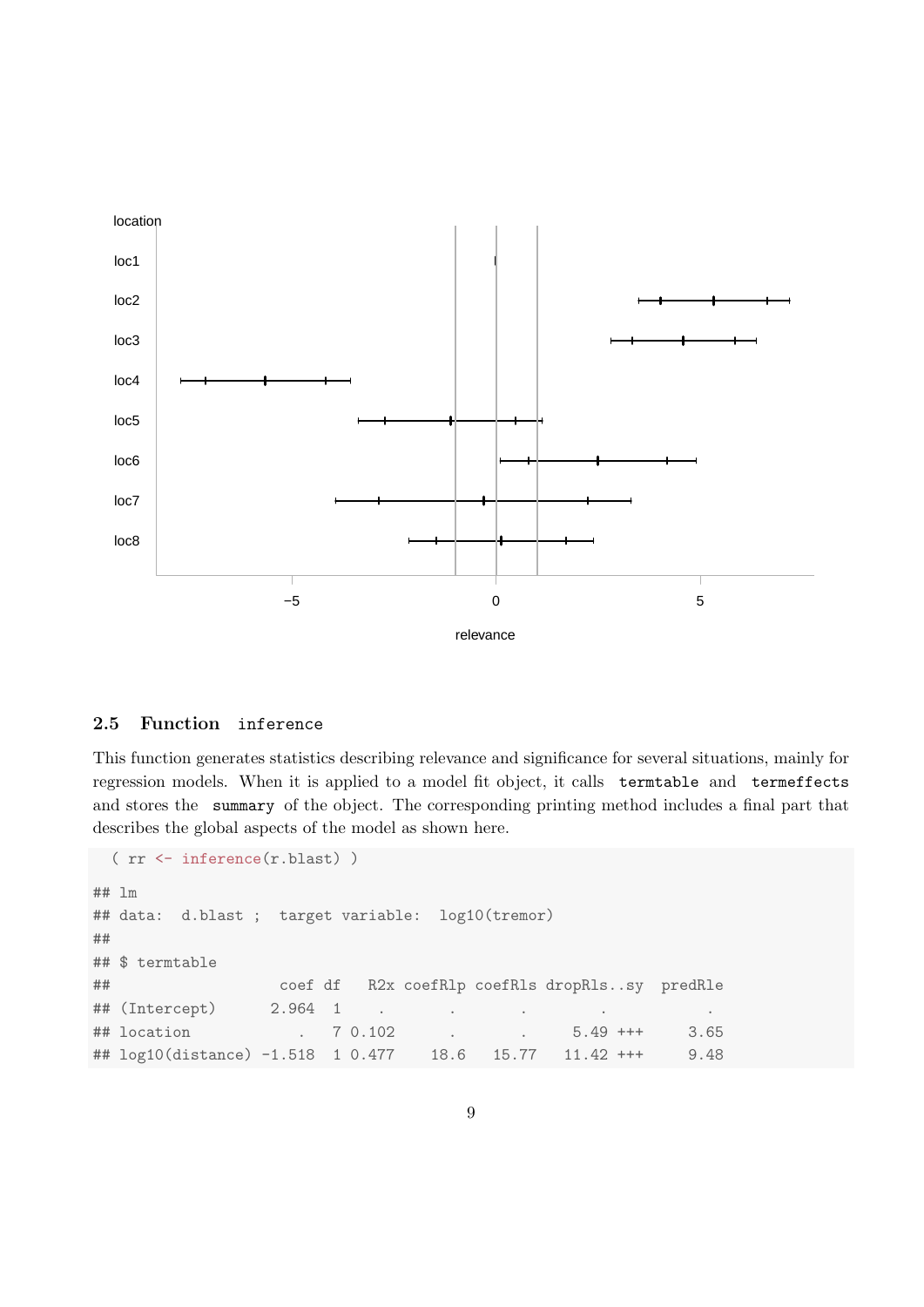```
## log10(charge) 0.636 1 0.102 10.1 7.86 7.46 +++ 5.50
##
## $ termeffects
## $location
## [1] 0.00000 0.15306 ++ 0.13169 ++ -0.16185 ++ -0.03211
## [6] 0.07161 . -0.00889 0.00372
##
## Relevance codes: -Inf 0 . 1 + 2 ++ 5 +++ Inf
## Relevance thresholds: coef = 0.1, drop = 0.1, pred = 0.05
##
## St.dev.error: 0.143 on 352 degrees of freedom
## Multiple R^2: 0.795; Adjusted R^2: 0.79
## F-statistic: 152 on 9 and 352 d.f.; p.value: 1.82e-115
```
inference also applies to other situations where an estimate, its standard error and the number of observations is available.

## 2.6 Generally useful functions

The package includes several functions that are not directly related to relevance or significance, see their help pages for details and examples.

!showd allows for inspecting a data.frame or vector in a brief informative way.

```
showd(d.blast)
## dim: 388 6
## date location device distance charge tremor
## 1 2002-07-19 loc5 1 44 0.952 2.93
## 98 2002-07-19 loc1 2 69 0.952 1.76
## 195 2002-07-19 loc6 3 108 0.952 0.62
## ...
## 219 2002-09-11 loc6 3 94 7.072 3.77
## 340 2002-10-17 loc3 4 49 5.824 6.59
## 364 2002-11-15 loc3 4 44 4.644 8.27
## 388 2002-02-06 loc3 4 77 3.952 3.95
```
logst is a version of a "started log" that copes with zeros and even with negative values in a suitable way, and asinp implements an appropriate transformation for percentages.

Functions that apply to data with missing values (NAs) are sumNA, dropNA, replaceNA and formatNA.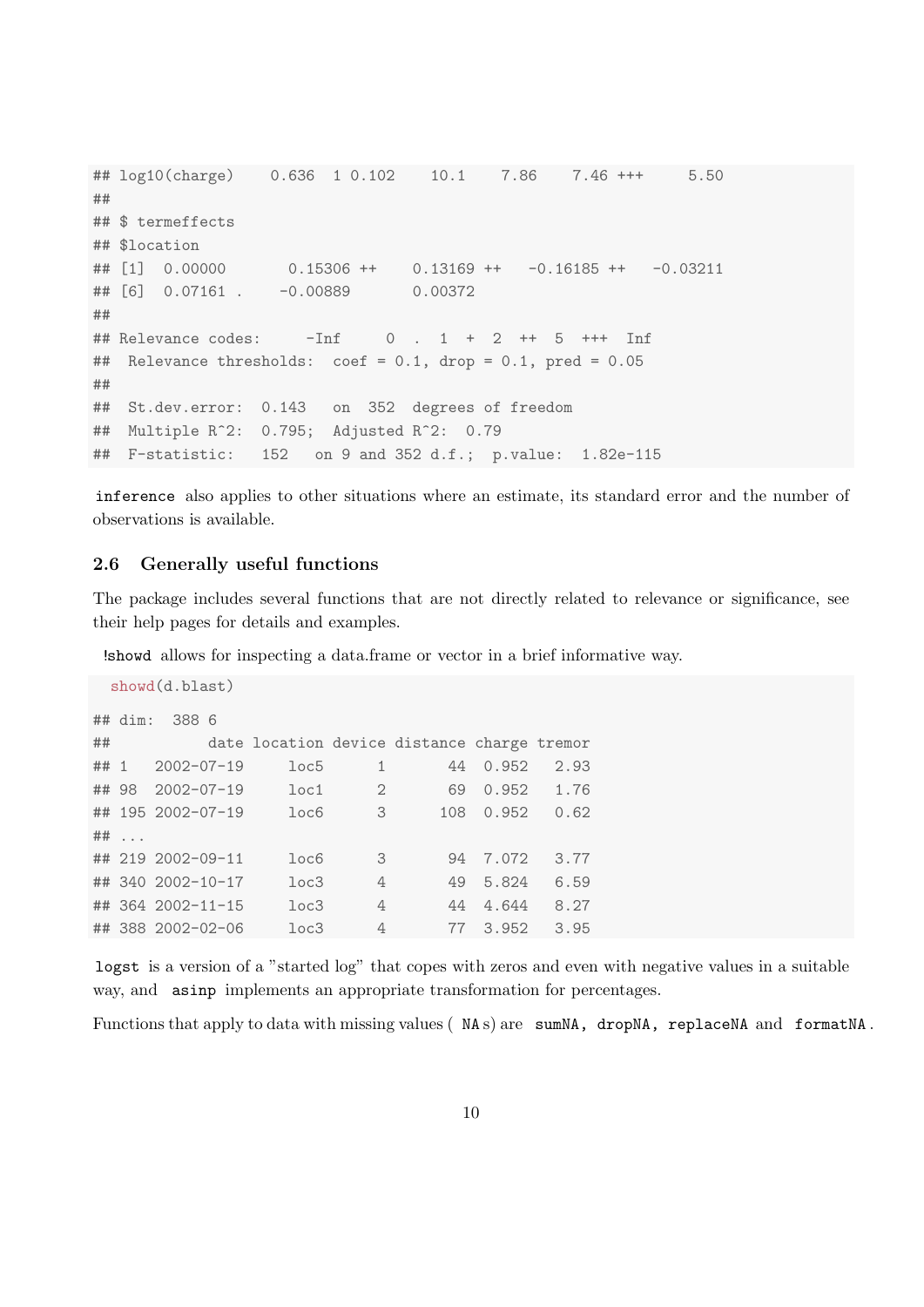# 3 Options

The package works with some specific options, see ?relevance.options. The more important ones are the following.

- rlv.threshold : vector of relevance thresholds for
	- rel : a relative effect, that is, a change in a prameter expressed as a percentage of the parameter,
	- stand : an effect standardized by a standard deviation, like Cohen's d for two samples,
	- prop : a proportion, expressed in logit units,
	- corr : a correlation coefficient,
	- coef : a coefficient in the linear predictor of a regression model,
	- drop : the effect of dropping a term from a regression model,
	- pred : the effect of a term on the prediction accuracy.
- show.inference: selects the inference items to be presented by the print methods. Currently, three styles are implemented:
	- relevance : selects the columns determined by getOption("show.simple.relevance") , getOption("show.terms.relevance") and getOption("show.termeffects.relevance") , for the three print methods (see below), repectively; these are the important columns for inference based on relevance;
	- classical and test : these select getOption("show.?.classical") , in the same manner, suitable for inference based on p values or significance, respectively.

The choice of any elements of the vector resulting from a call of towsamples or any columns of a termtable object is achieved by typing, e.g., options(show.inference=c("classical","Sig0","Rls")) .

- rlv.symbols and p.symbols : symbols to be used for characterizing Rls or p-values, respectively,
- digits.reduced : digits used for relevance and significance measures and test statistics. These numbers are rounded to digits.reduced decimals, p-values to one more.
- na.print: symbol to print NA values.

The package's defaults can always be restored by typing options(relevance.options)

Here is an example of choosing more detailed ouput for termeffects.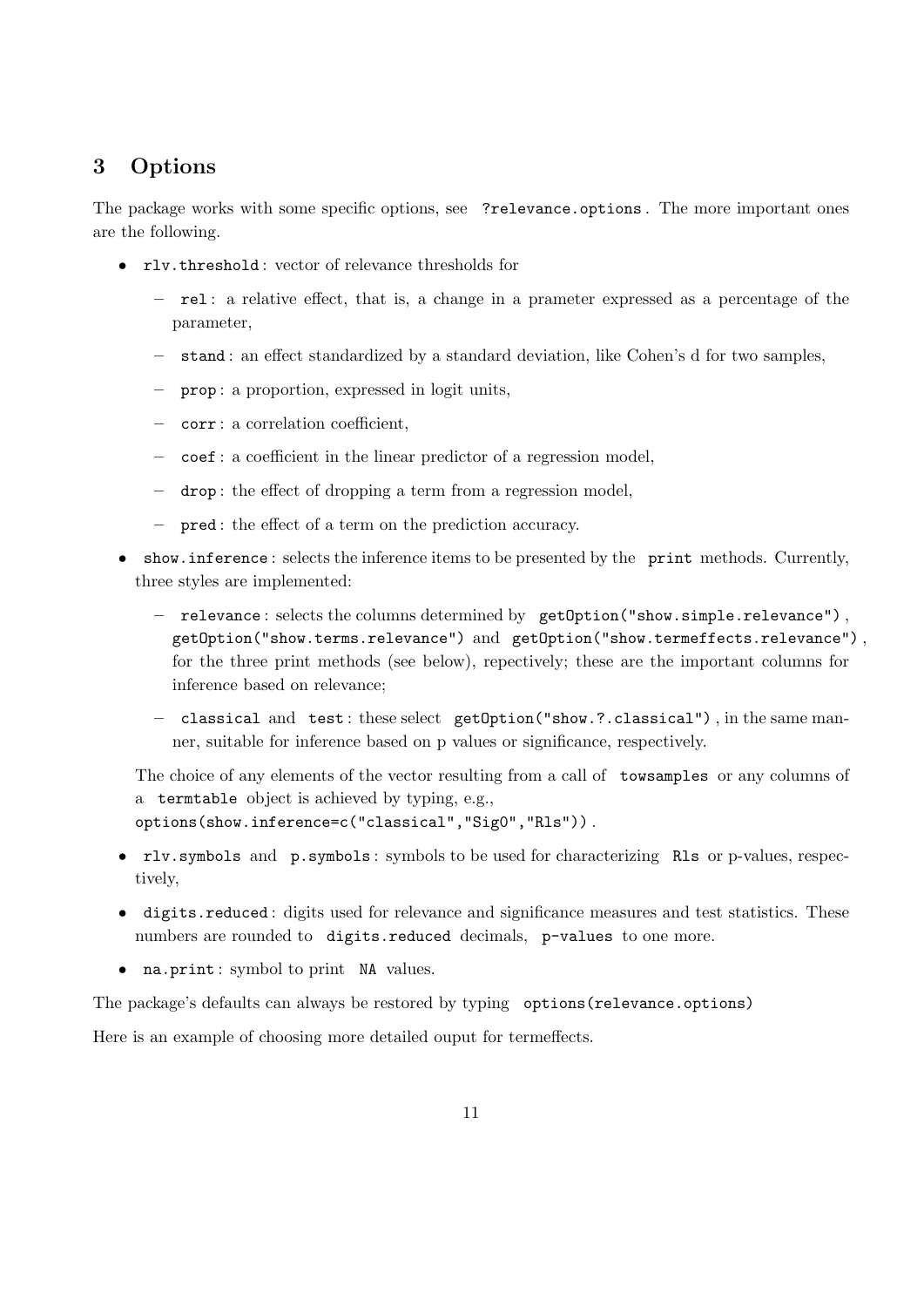```
t.opt <- options(show.terms.relevance=c("coef", "dropRls", "dropRls.symbol"))
 rt
## lm : Drop-term inference
## data: swiss ; target variable: Fertility
##
## coef dropRls..sy
## (Intercept) 66.915
## Agriculture -0.172 0.50 .
## Examination -0.258 0.00
## Education -0.871 3.76 ++
## Catholic 0.104 1.30 +
## Infant.Mortality 1.077   1.11 +
## Relevance codes: -Inf 0 . 1 + 2 ++ 5 +++ Inf
## Relevance thresholds: coef = 0.1, drop = 0.1, pred = 0.05
## restore the old options
 options(t.opt) ## the former options
 options(relevance.options) ## restore the package's defaults
```
## 3.1 Function print

These options are used when calling the print methods on the objects produced by the functions in Section 2. These objects are either of class inference or termeffects . The methods print.inference and print.termeffects accept an argument show that acts as if the corresponding printing options had been changed. Thus,

print(rt, show=c("coef", "dropRls", "dropRls.symbol")) leads to the output shown above.

The printing methods convert their first argument into printable form by producing an object of class printInference . They terminate by calling the method print.printInference , which in turn produces the output—unless print=FALSE is set. This two-step procedure allows for editing the output in the following manner:

```
rpr <- print(termeffects(r.blast), print=FALSE)
attr(rpr, "head") <- sub("lm", "Linear Regression", attr(rpr, "head"))
rpr
## Linear Regression : Term effects
##
## $ location
## 0.00000  0.15306 ++  0.13169 ++  -0.16185 ++  -0.03211  0.07161 .  -0.00889
## Relevance codes: -Inf 0 . 1 + 2 ++ 5 +++ Inf
```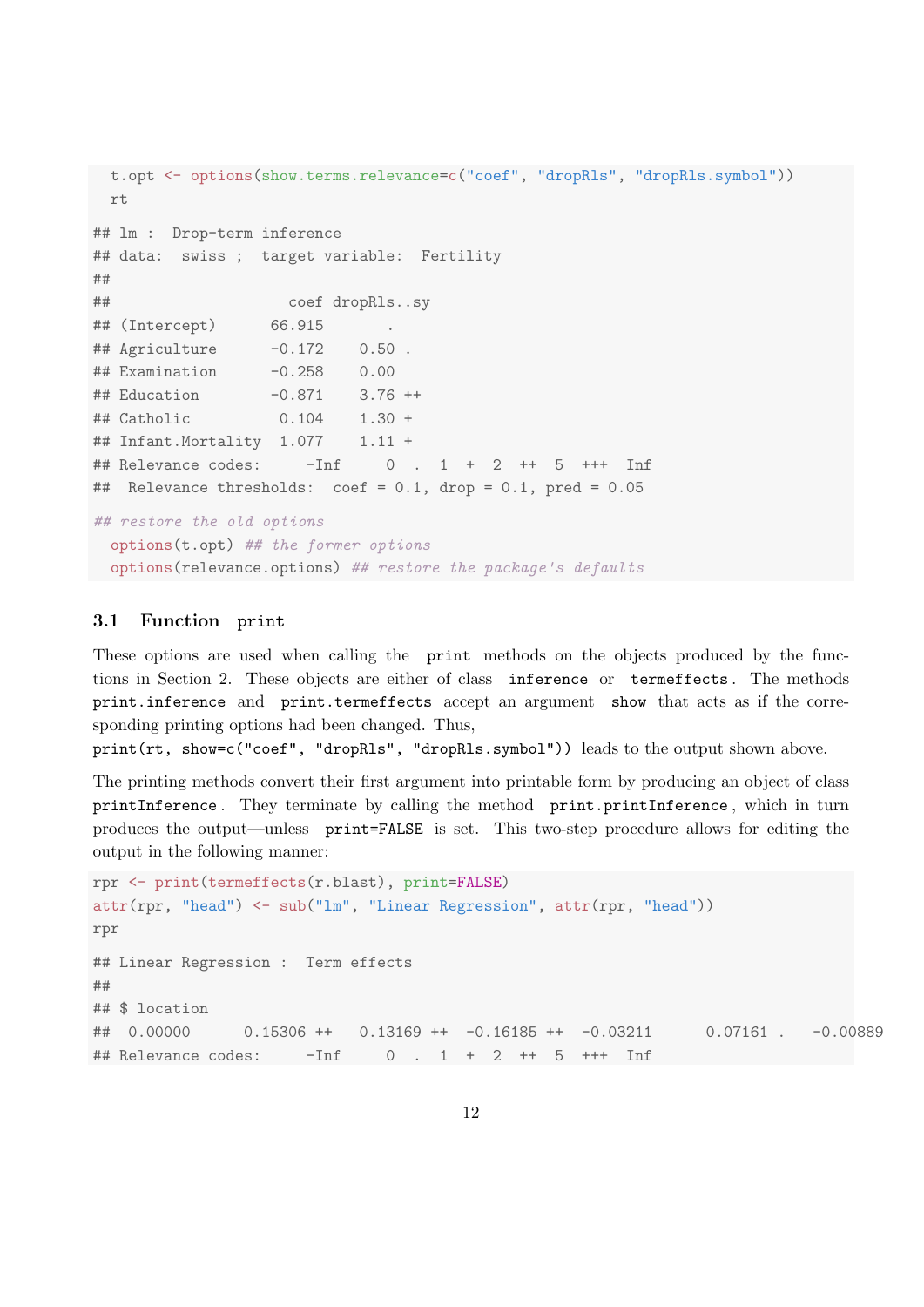## 4 Examples

Here, we document the examples that appear in the basic reference.

#### 4.1 sleep data

```
data(sleep)
dd <- subset(sleep, group==2)
onesample(60*dd$extra, rlv.threshold=60, standardize=FALSE)
## One Sample t inference
##
## estimates: mean se
## 139.80 37.99
##
## mean : 139.8 ; confidence int.: [ 53.86065, 225.73935 ]
## Rle: 2.33 ; Rlp: 3.762 ; Rls: 0.898
##
## Relevance codes: \overline{-1}nf 0 . 1 + 2 ++ 5 +++ Inf
## Relevance threshold: = 60
```
#### 4.2 Anchoring

The experiment is described as follows: "Students were asked to guesstimate the height of Mount Everest. One group was 'anchored' by telling them that it was more than 2000 feet, the other group was told that it was less than 45,500 feet. The hypothesis was that respondents would be influenced by their 'anchor,' such that the first group would produce smaller numbers than the second". The true height is 29,029 feet.

The inference about the difference between the groups and a graphical display are obtained as follows.

```
data(d.everest)
rr \leq twosamples(log(y)<sup>\epsilon</sup>g, data=d.everest, var.equal=TRUE)
print(rr, show="classical")
## Two Sample t inference, equal variances assumed
## target variable: log(y)
## estimates: mean se
## 1.51743799 0.25606953
## 3.66831645 0.05198814
##
## difference of means: 2.150878 ; confidence int.: [ 1.697209, 2.604548 ]
```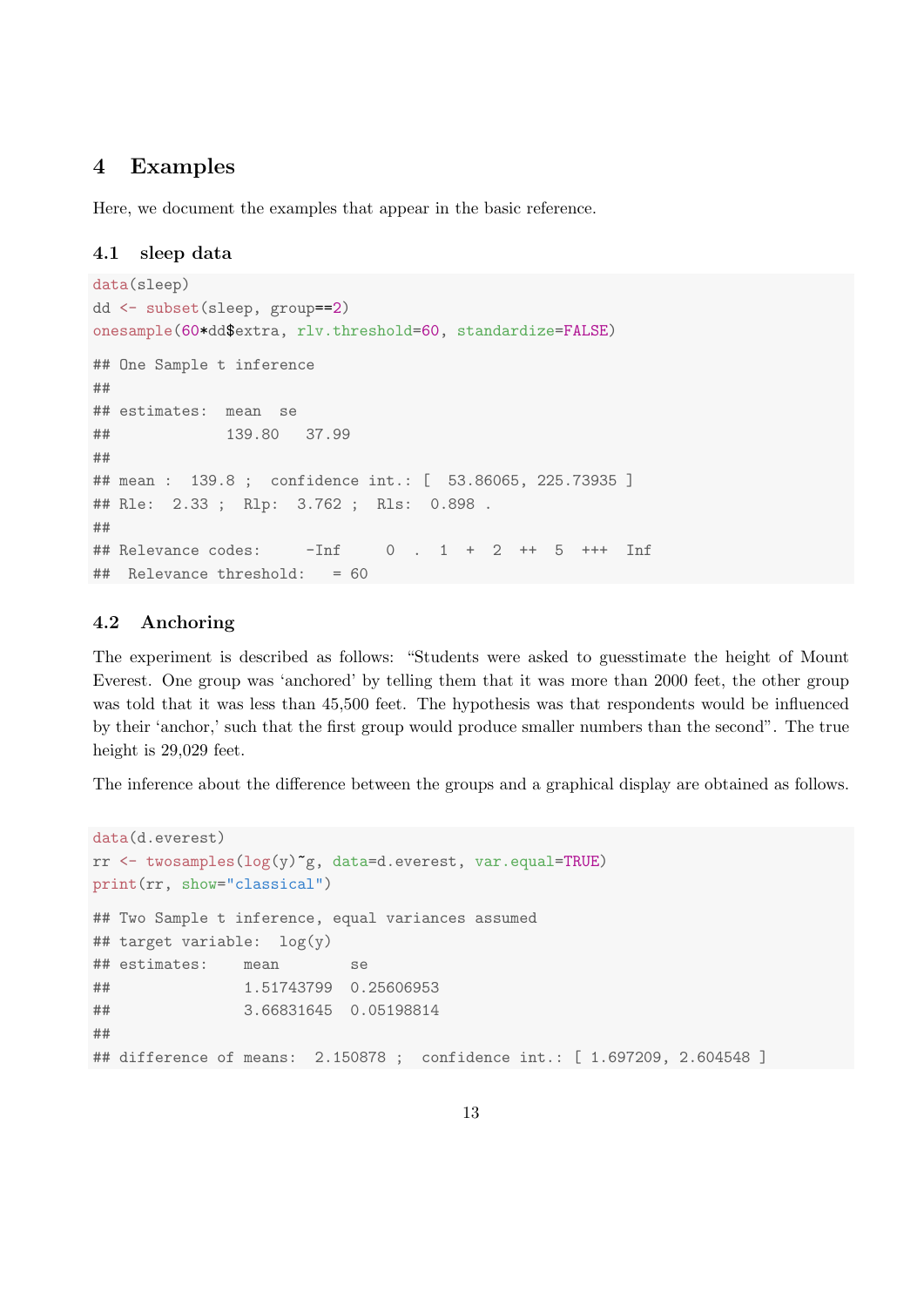```
## Test: hypothesis: effect = 0
## statistic: 9.961 ; p value: 0 ***
##
## Significance codes for p.value: 0 *** 0.001 ** 0.01 * 0.05 . 0.1 1
rr
## Two Sample t inference, equal variances assumed
## target variable: log(y)
## estimates: mean se
## 1.51743799 0.25606953
## 3.66831645 0.05198814
##
## difference of means: 2.150878 ; confidence int.: [ 1.697209, 2.604548 ]
## Rle: 21.509 ; Rlp: 26.045 ; Rls: 16.972 +++
##
## Relevance codes: -Inf 0 . 1 + 2 ++ 5 +++ Inf
## Relevance threshold: rel = 0.1
pltwosamples(log(y)~g, data=d.everest)
```


### 4.3 Blasting

When digging a tunnel in a populated area, it is important to make sure that the blasting does not damage nearby buildings. To this end, the tremor caused by the blastings is measured in the basement of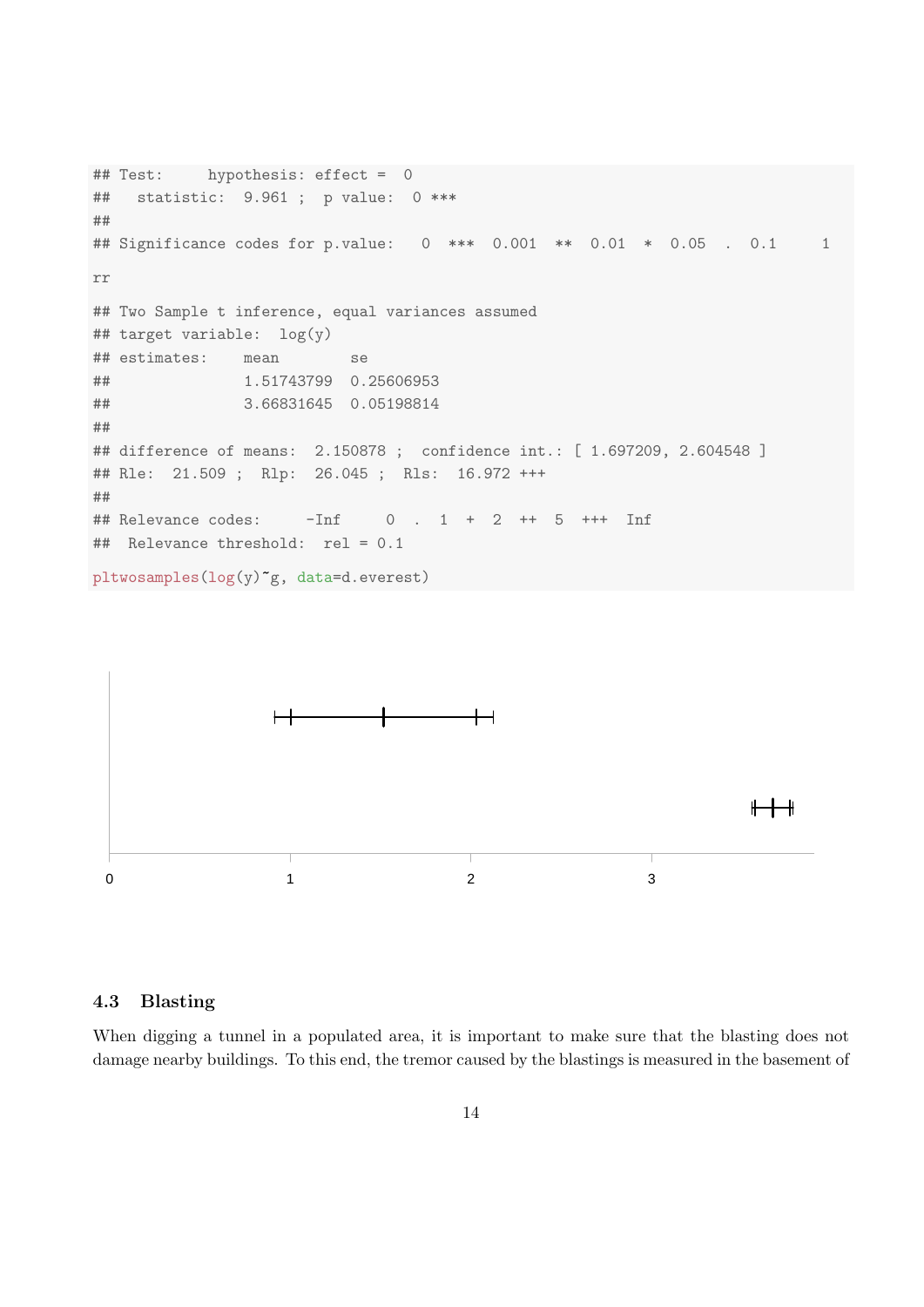such houses, along with the distance and the charge used, and a model is used to predict the resulting tremor. The dataset d.blast contains such data for a freeway tunnel beneath a Swiss city. The logarithmic tremor is modelled as a linear function of the logarithmic distance and charge, an additive adjustment to the house where the measurements are taken (factor location ). For the example in the paper, a subset is used, and time , a rescaled calendar day, is appended.

```
dd \leq d.blast [seq(1,388,3),]
dd \leq na.omit(dd[dd$location %in% paste("loc", c(1,2,4), sep=""),])
dd$time <- as.numeric(dd$date-min(dd$date))/365
rlm <- lm(log10(tremor)~location+log10(distance)+log10(charge)+time, data=dd,
        contrasts=list(location="contr.sum"))
( rt <- termtable(rlm) )
## lm : Drop-term inference
## data: dd ; target variable: log10(tremor)
##
## coef df R2x coefRlp coefRls dropRls..sy predRle
## (Intercept) 3.7331 1 . . . . .
## location . 2 0.232 . . 2.06 ++ 2.41
## log10(distance) -2.0391 1 0.219 19.20 12.61 10.02 +++ 11.42
## log10(charge) 0.7567 1 0.247 12.48 5.78 4.65 ++ 5.08
## time 0.0702 1 0.105 3.81 -2.34 0.00 0.00
## Relevance codes: -Inf 0 . 1 + 2 ++ 5 +++ Inf
## Relevance thresholds: coef = 0.1, drop = 0.1, pred = 0.05
plot(rt)
```